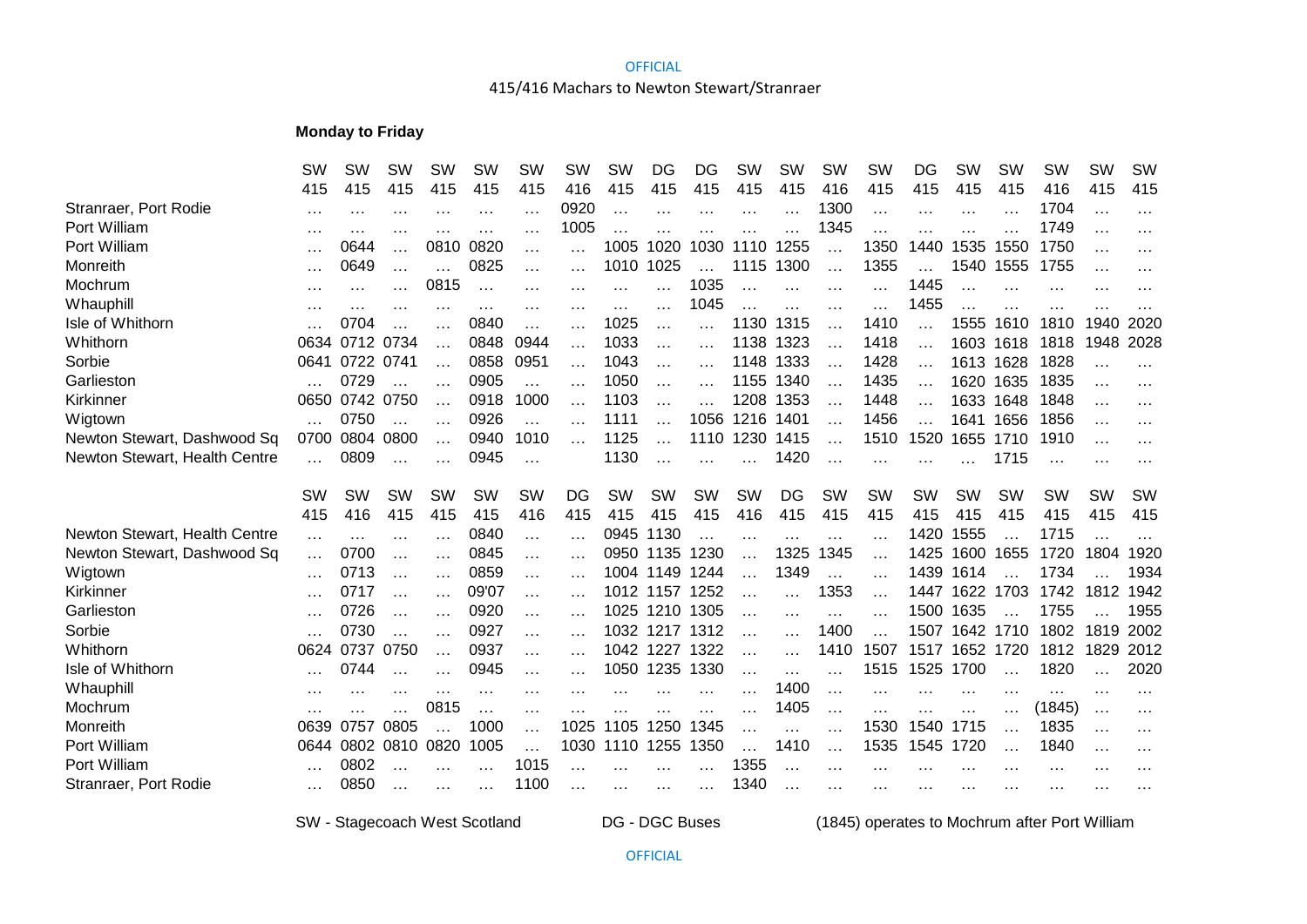#### **OFFICIAL**

## 415/416 Machars to Newton Stewart/Stranraer

# **Saturday**

|                               | <b>SW</b> | SW        | SW        | SW        | SW        | SW        | <b>SW</b> | SW        | SW        | SW        | SW        | <b>SW</b> | SW        | SW        | <b>SW</b> | <b>SW</b> | SW        |
|-------------------------------|-----------|-----------|-----------|-----------|-----------|-----------|-----------|-----------|-----------|-----------|-----------|-----------|-----------|-----------|-----------|-----------|-----------|
|                               | 415       | 415       | 415       | 415       | 415       | 415       | 416       | 415       | 415       | 415       | 416       | 415       | 415       | 415       | 416       | 415       | 415       |
| Stranraer, Port Rodie         | $\cdots$  | $\cdots$  | $\cdots$  | $\cdots$  | $\cdots$  | $\cdots$  | 0920      | $\cdots$  | .         | .         | 1300      | $\ddotsc$ | $\ddotsc$ | $\cdots$  | 1704      | $\cdots$  | $\cdots$  |
| Port William                  | $\cdots$  | $\cdots$  | $\cdots$  | $\cdots$  | .         | $\ddotsc$ | 1005      |           |           | .         | 1345      | $\ddotsc$ | $\ddotsc$ | $\cdots$  | 1749      | $\cdots$  | $\cdots$  |
| Port William                  | $\cdots$  | 0644      | .         | $\cdots$  | 0810      | 0820      | $\ddotsc$ | 1015      | 1110      | 1255      | .         | 1350      | 1450      | $\ddotsc$ | 1750      | .         | .         |
| Monreith                      | $\cdots$  | 0649      | $\cdots$  | $\cdots$  | .         | 0825      | $\cdots$  | .         | 1115      | 1300      | .         | 1355      | 1455      | $\ddotsc$ | 1755      | $\cdots$  | .         |
| Mochrum                       | $\cdot$   | $\cdots$  | $\cdots$  |           | 0815      | $\ddotsc$ | $\cdots$  | 1020      | $\ddotsc$ | $\ddotsc$ | .         | $\ddotsc$ | .         | .         |           | .         |           |
| Whauphill                     |           |           | $\cdots$  |           | .         | $\ddotsc$ | $\cdots$  | $\cdots$  |           |           | .         |           |           |           |           |           |           |
| Isle of Whithorn              |           | 0704      |           |           |           | 0840      | .         | $\cdots$  | 1130      | 1315      | .         | 1410      | 1510      | 1610      | 1810      | 1940      | 2020      |
| Whithorn                      | 0634      |           | 0712 0734 | 0839      |           | 0848      | $\cdots$  | $\cdots$  | 1138      | 1323      | .         | 1418      | 1518      | 1618      | 1818      | 1948      | 2028      |
| Sorbie                        | 0641      | 0722 0741 |           | 0846      | $\cdots$  | 0858      | $\ddotsc$ | $\ddotsc$ | 1148      | 1333      | .         | 1428      |           | 1628      | 1828      |           |           |
| Garlieston                    |           | 0729      |           |           | $\cdots$  | 0905      | .         | $\cdots$  | 1155      | 1340      | .         | 1435      | $\cdots$  | 1635      | 1835      | $\cdots$  | .         |
| Kirkinner                     | 0650      |           | 0742 0750 | 0855      | $\cdots$  | 0918      | $\cdots$  | $\cdots$  | 1208      | 1353      | .         | 1448      | $\cdots$  | 1648      | 1848      | .         | .         |
| Wigtown                       | $\cdots$  | 0750      | $\cdots$  |           | .         | 0926      | $\cdots$  | 1031      | 1216      | 1401      | .         | 1456      | $\cdots$  | 1656      | 1856      | $\cdots$  | $\cdots$  |
| Newton Stewart, Dashwood Sq   | 0700      | 0804      | 0800      | 0905      | .         | 0940      | $\cdots$  | 1045      | 1230      | 1415      |           | 1510      | $\ddotsc$ | 1710      | 1910      | $\cdots$  | .         |
| Newton Stewart, Health Centre | $\cdots$  | 0809      | $\cdots$  |           | $\cdots$  | 0945      |           | 1050      | $\ddotsc$ | $\ddotsc$ |           | $\cdots$  | .         | 1715      | $\ldots$  | $\cdots$  | .         |
|                               |           |           |           |           |           |           |           |           |           |           |           |           |           |           |           |           |           |
|                               | SW        | <b>SW</b> | <b>SW</b> | <b>SW</b> | <b>SW</b> | <b>SW</b> | <b>SW</b> | <b>SW</b> | <b>SW</b> | <b>SW</b> | <b>SW</b> | <b>SW</b> | <b>SW</b> | <b>SW</b> | <b>SW</b> | SW        | <b>SW</b> |
|                               | 415       | 416       | 415       | 415       | 415       | 416       | 415       | 415       | 415       | 416       | 415       | 415       | 415       | 415       | 415       | 415       | 415       |
| Newton Stewart, Health Centre | $\cdots$  | $\cdots$  | $\cdots$  | $\cdots$  | $\cdots$  | .         | 0945      | 1130      |           |           | 1350      | $\ddotsc$ | .         | 1555      | 1715      |           |           |
| Newton Stewart, Dashwood Sq   | $\cdots$  | 0700      | $\cdots$  | $\cdots$  | 0850      | $\cdots$  | 0950      | 1135      | 1230      | .         | 1355      | 1415      | $\ddotsc$ | 1600      | 1720      | 1804      | 1920      |
| Wigtown                       | $\cdots$  | 0713      | $\cdots$  | $\cdots$  | 0904      | $\cdots$  | 1004      | 1149      | 1244      | $\ddotsc$ |           | 1429      | $\ddotsc$ | 1614      | 1734      |           | 1934      |
| Kirkinner                     | $\cdots$  | 0717      | $\cdots$  | $\cdots$  | 0912      | $\cdots$  | 1012      | 1157      | 1252      |           | 1403      | $\ddotsc$ | $\cdot$   | 1622      | 1742      | 1812      | 1942      |
| Garlieston                    | $\cdots$  | 0726      | $\cdots$  | $\ddotsc$ | 0925      | $\cdots$  | 1025      | 1210      | 1305      | $\ddotsc$ | $\cdots$  | $\cdots$  | $\cdots$  | 1635      | 1755      |           | 1955      |
| Sorbie                        |           | 0730      | $\ddotsc$ | $\cdots$  | 0932      | $\ddotsc$ | 1032      | 1217      | 1312      |           | 1410      | $\ddotsc$ |           | 1642      | 1802      | 1819      | 2002      |
| Whithorn                      | 0624      | 0737      | 0750      | $\ddotsc$ | 0942      | $\cdots$  | 1042      | 1227      | 1322      | $\cdots$  | 1420      | $\ddotsc$ | 1602      | 1652      | 1812      | 1829      | 2012      |
| Isle of Whithorn              |           | 0744      | .         |           | 0950      | .         | 1050      | 1235      | 1330      | .         | $\cdots$  | $\ddotsc$ | 1610      | 1700      | 1820      |           | 2020      |
| Whauphill                     | $\cdot$   | $\cdot$   | $\cdots$  | $\cdots$  | $\ddotsc$ | $\cdots$  | $\cdots$  |           | $\ddotsc$ | .         | $\cdots$  | 1440      | $\cdots$  | $\cdots$  | $\ddotsc$ | .         |           |
| Mochrum                       |           |           | .         | 0815      | .         | $\ddotsc$ |           |           | .         | $\cdots$  | .         | 1445      | $\cdots$  |           | (1845)    | $\cdots$  | .         |
| Monreith                      | 0639      | 0757      | 0805      |           | 1005      | .         | 1105      | 1250      | 1345      | $\ddotsc$ | $\cdots$  | $\ddotsc$ | $\cdots$  | 1715      | 1835      | $\cdots$  | .         |
| Port William                  | 0644      | 0802      | 0810      | 0820      | 1010      | .         | 1110      | 1255      | 1350      | .         | $\cdots$  | 1450      | $\cdots$  | 1720      | 1840      | $\cdots$  | .         |
| Port William                  | $\cdots$  | 0802      |           |           | $\cdots$  | 1015      |           | $\cdots$  |           | 1355      | .         | $\cdots$  | $\cdot$   |           |           | .         | .         |
| Stranraer, Port Rodie         | $\cdots$  | 0850      | $\cdot$   | $\cdots$  | $\cdots$  | 1100      | $\cdots$  | $\cdots$  | $\cdots$  | 1340      | $\cdots$  | $\cdots$  | $\cdots$  | $\cdots$  | $\cdots$  | .         |           |

SW - Stagecoach West Scotland

(1845) operates to Mochrum after Port William